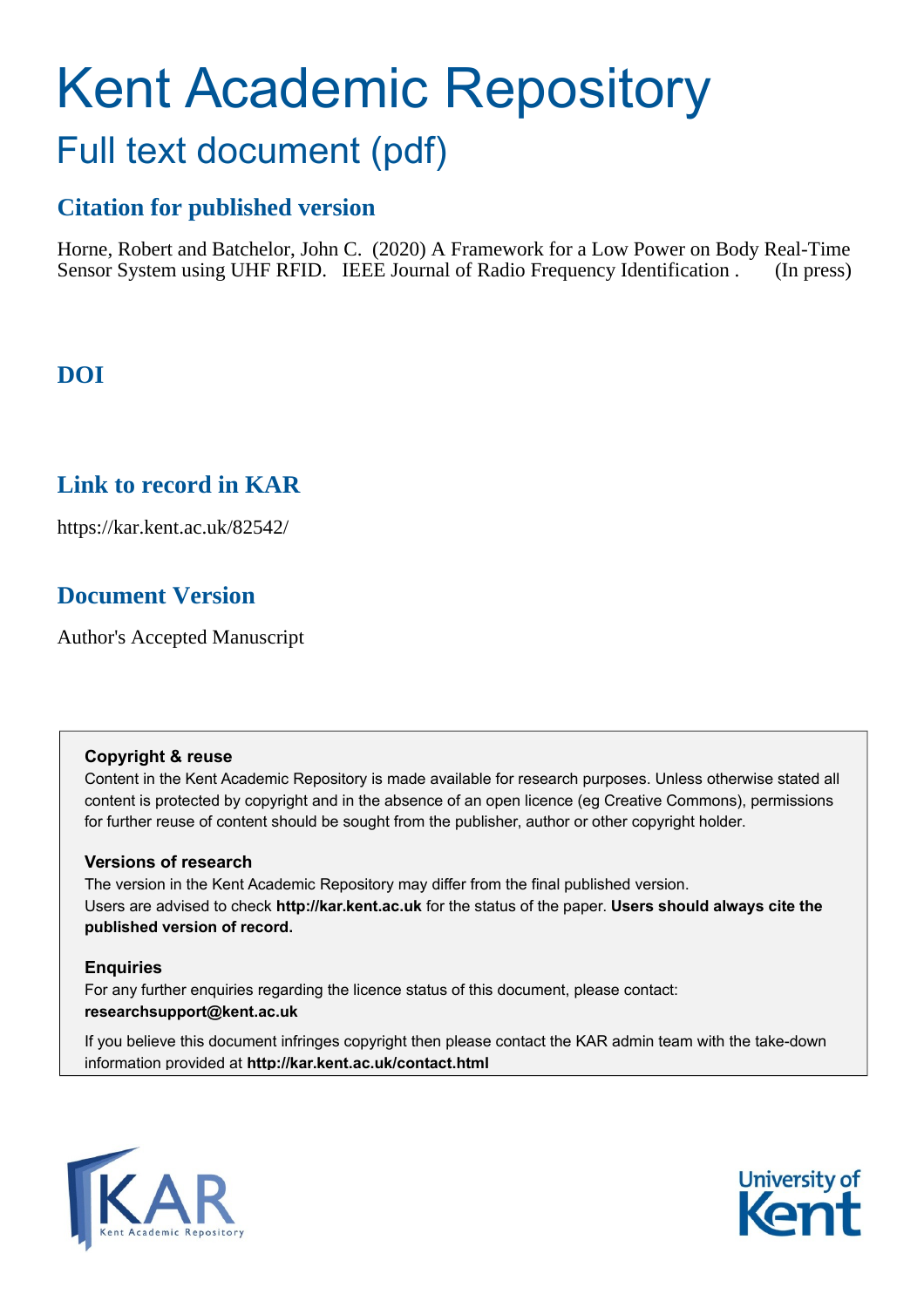## A Framework for a Low Power on Body Real-Time Sensor System using UHF RFID

Robert Horne, John C. Batchelor, *Senior Member, IEEE*

*Abstract***—This paper details the use of an acceleration measuring system which can transmit in real-time sensor data through UHF RFID to a computer. Existing methods of real-time transmission of sensor data rely on power-intensive Bluetooth or Wi-Fi technologies which result in devices that require large bulky batteries, this causes the overall device size to be high and thus can potentially cause issue during use. By harnessing status flags within a specific UHF RFID chip and custom reader software conforming to the EPC GEN2 standard, continuous streaming data rates of 5.2KBps were achievable. These enhanced data rates were shown to be reliable up to a range of 2.4M with above 99.99% data integrity. The power consumption of this methodology was found to be below 2mW during full power continuous transmission. In summary this paper outlines and lays the foundation for the use of UHF RFID to deliver sub-2mW low latency, high reliability streaming methods within the domain of on body transmission.** 

*Index Terms***— UHF, RFID, Accelerometer, low-power, CRFID**

#### I. INTRODUCTION

HIS use of electronic sensors for the diagnosis and THIS use of electronic sensors for the diagnosis and treatment of medical conditions has seen major developments in the last 30 years with innovations such as smartwatches and fitness trackers. Current industry standards revolve primarily around using common wireless communications methods such as Bluetooth Low Energy [1] and WIFI [2], which have been proven sufficient in regard to the transmission of data but are poor when viewed within the power domain. The power domain refers to the usage of a battery within a product, and when the power consumption of a wireless device is high, the current requirements force the size and weight of the design to increase. When focusing on body centric designs, size and weight play a large factor when looking at the ergonomics of the device [3], and whether the device can be correctly mounted and used on the body.

 The potential applications of body-worn sensors to monitor physical activity and rehabilitation is well recognized, with a number of research groups investigating the optimal sensing platform for objectively detecting the performance of rehabilitation exercises [4, 5]. Some of the known design considerations for these platforms include the need for low power consumption and transmission power [6], a light device that is comfortable to wear that has a low profile [7] and one that is cost effective for successful integration within the UK's NHS (National Health Service) framework [8].

The framework looks to provide a novel low power and

efficient communications system for sensors which require low data rate constant transmission (below 5Kbps) and high levels of data integrity within a power domain which can be serviced by very compact thin film batteries or via power harvesting technologies such as passive RF. Passive RF referring to harvesting energy from the reader which is also communicating to the tag in use, or during idle states

 One of the lowest power communications methods which is commonly used within industry is Ultra-High Frequency (UHF) Radio Frequency Identification (RFID) [9]. Typical RFID communications are simply requesting an identifier code from a chip for inventory purposes, however more complex chips have been developed by a variety of manufacturers to enable streaming of data through RFID. This functionality allows for the investigation into the streaming of sensors within much lower power domains than that of previous communications technologies as RFID is designed to be passively activated. Some previous investigations have been done into the use of this technology for streaming data [10], however they have not been able to match the transmission performance of conventional technologies. From these previous studies we have been able to isolate a critical area of development which is needed to progress the state of the art to enable high speed transmission, with this area being the ability to synchronize data transmission without the use of handshaking. Synchronization is not usually an issue with the high-power domain systems as they have significantly larger sized packet designs [11], but RFID does not natively have that facility with the EPC GEN2 specification [12].

#### II. SYSTEM DESIGN

The system explained in this paper can be described in four key areas. Firstly, sensing is the capture of acceleration data. Secondly processing, details the use of a microcontroller to convey and schedule for transmission the data generated in the sensing stage. The communication section outlines the specific way the UHF RFID technique is used to achieve the speeds and reliability needed for streaming the sensor data. Power delivery refers to the procedures used to power and recharge the device, keeping it within the low power domain.

#### *A. Sensing*

For the framework design used here, a reference from the previous work [13] is taken and the initial system proposed is to stream the data coming from an accelerometer. The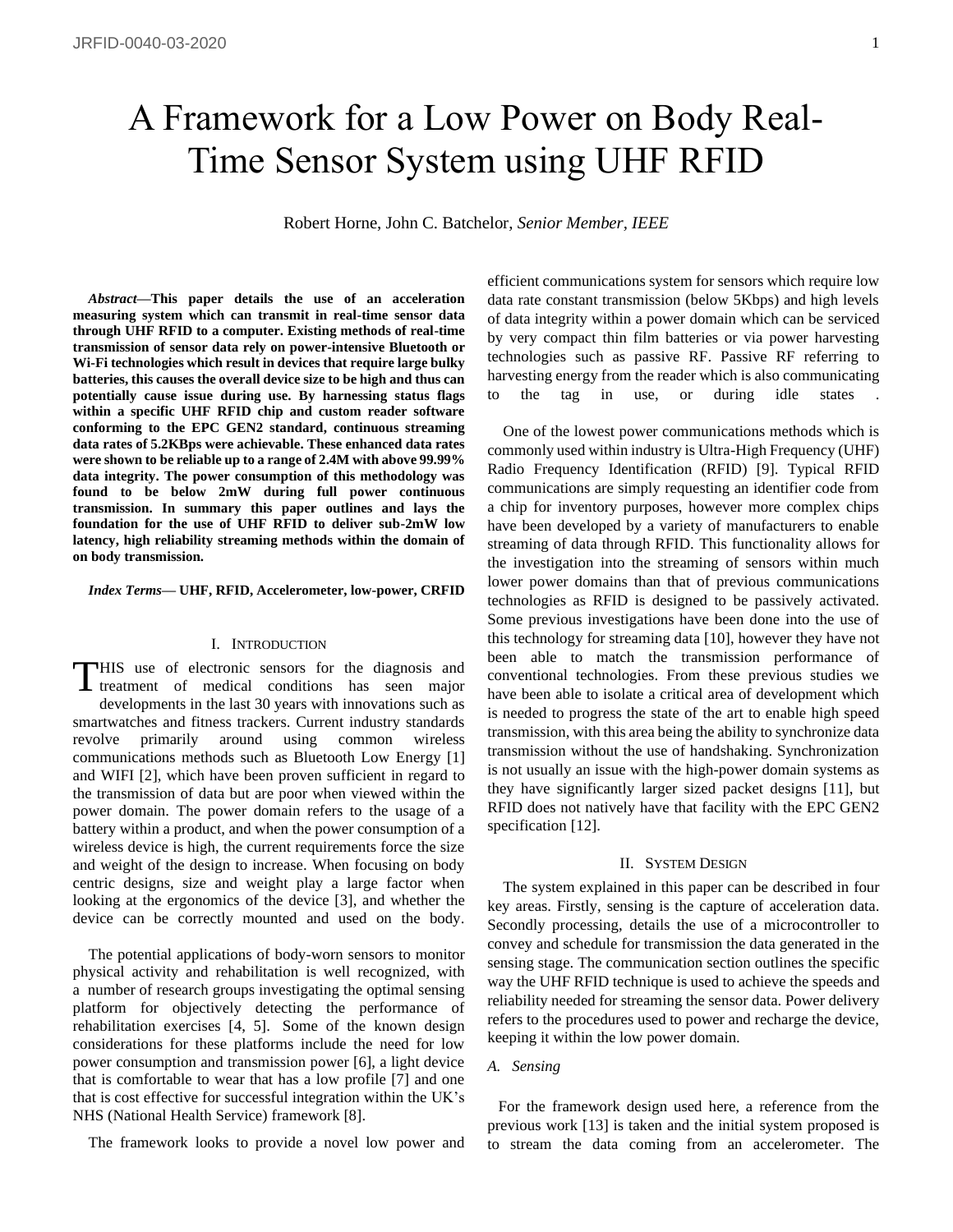accelerometer chosen was the Analog Devices ADXL362 [14]. The accelerometer was used due to its best in class power consumption at time of investigation, ease of use, small form factor and the use of the SPI communications protocol. The low power characteristics of the device allow the accelerometer to consume 270nA during an Idle state and 2µA at polling rate of 100Hz. A specific feature that aids in the reduction of overall power consumption is an ability for the device to generate an interrupt when it detects movement, thus providing a shake to wake functionality.

#### *B. Processing*

The embedded processing is achieved by a Texas Instruments MSP430FR5969[15]. This microcontroller was chosen for its specific low power features allowing for low current consumption during idle  $(0.02 \mu A)$  and peak  $(100 \mu A)$ µA/MHz) situations. The microcontroller is programmed using Texas Instruments Code Composer Studio. The primary role of the microcontroller in this framework is to act as a data manager between the sensors and the communication side. To ensure timing constraints required to schedule the system an RTOS is employed. This ensures that data polling can be sequenced in accordance with the availability of the memory on the communications stage.

#### *C. Communications*

The communications for the circuit are established by an EM Microelectronic EM4325[16]. Other investigations focus around the streaming of sensor data using other chips such as the AMS SL900A[17] however for this framework the EM4325 was selected due to several critical differences which have allowed faster data transfer rates to be achieved. Firstly, the EM4325 has two stages on internal memory which can be addressed. The standard EERPOM which holds static data such as the EPC TID etc., and a secondary area of 16 Bytes which is Ram Register. The Ram register offering significant read write improvements over the conventional EEPROM memory. The EM4325 also has a battery assisted passive mode which can draw 6 µA to improve read range performance of the device.

 This reduction in time required to write and then read from memory increases the overall amount of successful read Tag cycles that can occur per second. Secondly, the EM4325 has a feature which allows an external microcontroller to be notified when the chip is being read. This feature allows for communication to occur without the risk of data deadlock occurring due to being confronted with read and write commands at the same time, this is managed by the microcontroller running a statement machine which queues data until such a time that the EM 4325 is not being accessed by the reader. This reduction in deadlock improves the data rate and data integrity.

To capture the data being generated by the sensing platform, a Jadak ThingMagic M6E reader [18] was used. To ensure that higher data and integrity rates could be achieved, the Mercury API was used to create a custom C# application. The API allowed for the specific design of an application suited to integration of the device at higher Backscatter frequencies, custom filters, modified hop tables and high-speed polling of the M6E. The reader was not reconfigured outside of the EPC GEN2 specification for the EU Region 2. The reader was attached to a circular polarized antenna with the reader set to 2W EIRP as per the UK Ofcom limits [19].

#### *D. Power Delivery*

To deliver a suitable power source to the electronics system, a dual stage power supply was designed. In the first stage was a Lithium Polymer charger which allowed the electronics to interface with standard and custom designed Lithium Polymer batteries rated at between 4.2 and 3.7Vs. The charger would allow a direct discharge into the secondary stage when not in charge mode but would charge the battery when a 5V supply was attached. The secondary stage in the system was a regulator which was needed for the 1.9V supply which was the required voltage rail for the microcontroller, communications and sensing elements.



Fig. 1. Entire System Block Diagram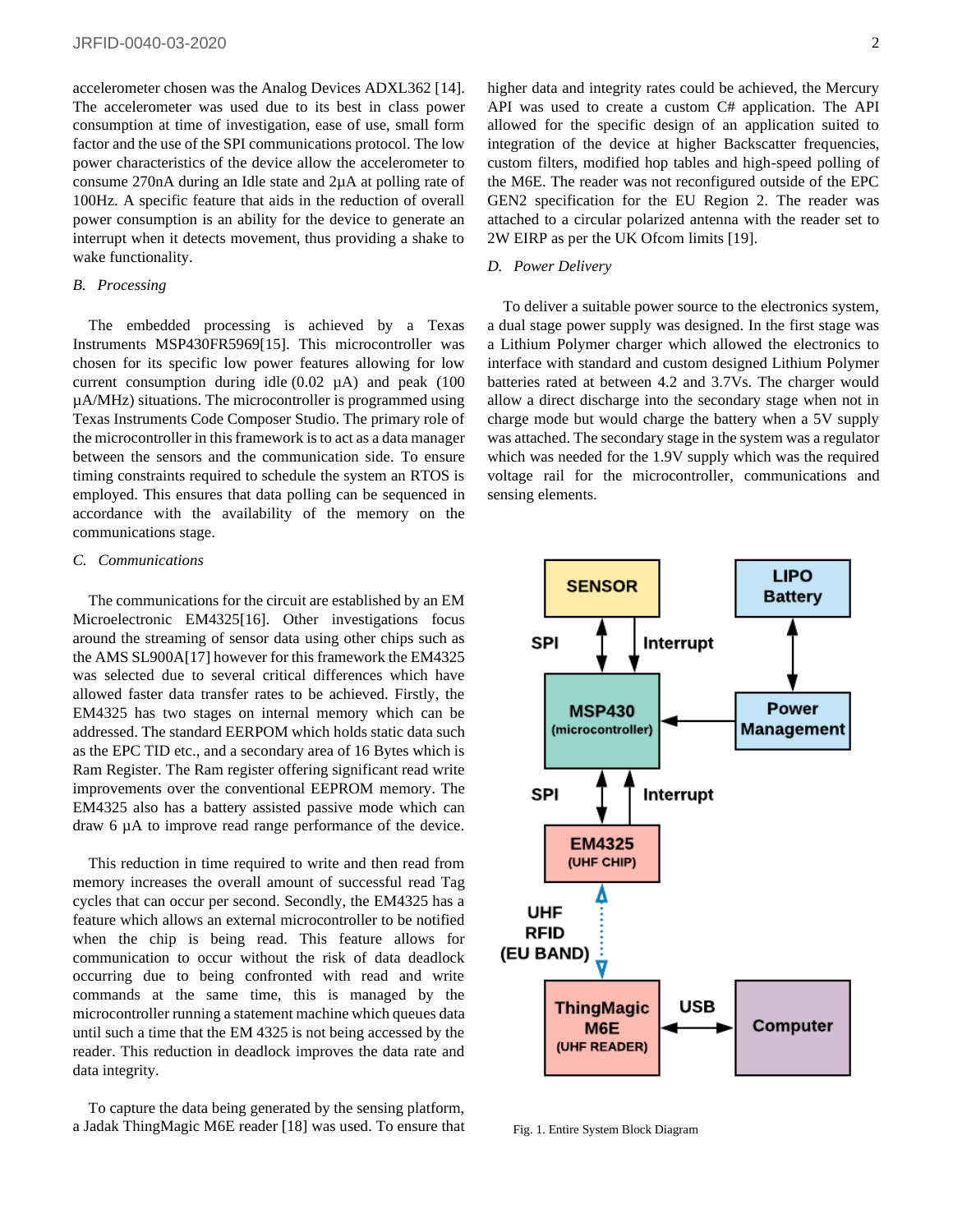#### III. TESTING PROTOCOL AND RESULTS

#### *A. Synthetic Testing*

For the initial testing of the system framework a new dedicated test board was designed and constructed (Fig. 2.) This new design was focused on in air measurements as testing on skin would provide error rates which might not have given good indicators for an initial system design. The board included multiple footprints for common RFID UHF chips including the EM4325.



Fig. 2. Dedicated RFID Testing Board with SMA Connector for monopole antenna attachment and large ground plane.

The EM4325 and antenna board were connected to an MSP430FR5969 development board which ran all of the embedded code. For this testing, no sensors were attached, instead iterating data packets were sent so that packet transmission time and error rates could be easily tracked as any packet which didn't fit the iteration pattern would flag as an error on the computer side (Fig. 3.) To test range, the testing board was moved in stages of 5cm away from the reader. The test was conducted within a shielded room to remove the possibility of external RF noise skewing results.

A high-performance computer was attached to the reader (Intel i9 7960x with 64GB Ram) to remove any latency that could be introduced into the system by slow USB polling, as this had been previously observed with lower specification laptops.

#### *1) Stage One*

To begin the computer would establish a serial connection with the reader via USB. Once the connection had been confirmed, settings for reader would be sent detailing the use of Battery Assisted Passive Mode, fast search, Q Factor (0), BSK Frequency(640Khz), Hop table(2 hops) and the polling frequency (Maximum).

The computer would then initiate a start read command using the ThingMagic Mercury API with the specific tag's EPC used as a filter mechanism, this was to ensure good practice in case any other tag infringed on the reading zone. This request is passed via USB Serial to the Jadak ThingMagic M6E. The EPC for the EM4325 had been preprogrammed with a unique identifier for this experiment.

#### *2) Stage Two*

The reader would attempt to energize tags within the field, interrogating any tags with the specific EPC filter defined from the computer. This is to ensure the Tag in the experiment is the only tag being engaged during the test, if other tags are within the field during the interrogation, the performance can be degraded. The EM4325 would respond with its EPC and begin to toggle its internal AUX state.

#### *3) Stage Three*

Once the reader has established that the desired tag is within the field and able to return an EPC, a further request for Tag Data is sent. This request for data is pointed at the specific register section of the EM4325 for 16 bytes of data. The memory within this area is addressed in logical word addresses, resulting in a query of words 0x104 to 0x10B.

#### *4) Stage Four*

As the EM4325 has detected the reader and toggled its AUX pin, the microcontroller can be brought out of a low power idle mode and resumed back to normal operating speed. A test packet is then generated which iterates upon every generation and is transmitted through SPI to the high speed 16 Byte register of the EM4325, this transmission can only occur when the EM4325 AUX pin denotes that the reader is not actively communicating. This technique is used to stop both the microcontroller and the reader accessing the same memory space at the same time, causing a data deadlock. Once this transmission has occurred, the microcontroller can then resume its low power state for conservation of battery power.

#### *5) Stage Five*

After the microcontroller has loaded the register, the reader will then read the register, causing the AUX pin to flag that the register is unavailable for the microcontroller.

#### *6) Stage Six*

Once the reader has captured the register data, it is then sent back to the computer which can then do a direct comparison with the previous frame of data and check whether the iteration of the frame contents matches. If it did not match, then it would be flagged and would result in an error being presented to the tester, as well as being recorded. The data is logged into a .csv file for further offline processing.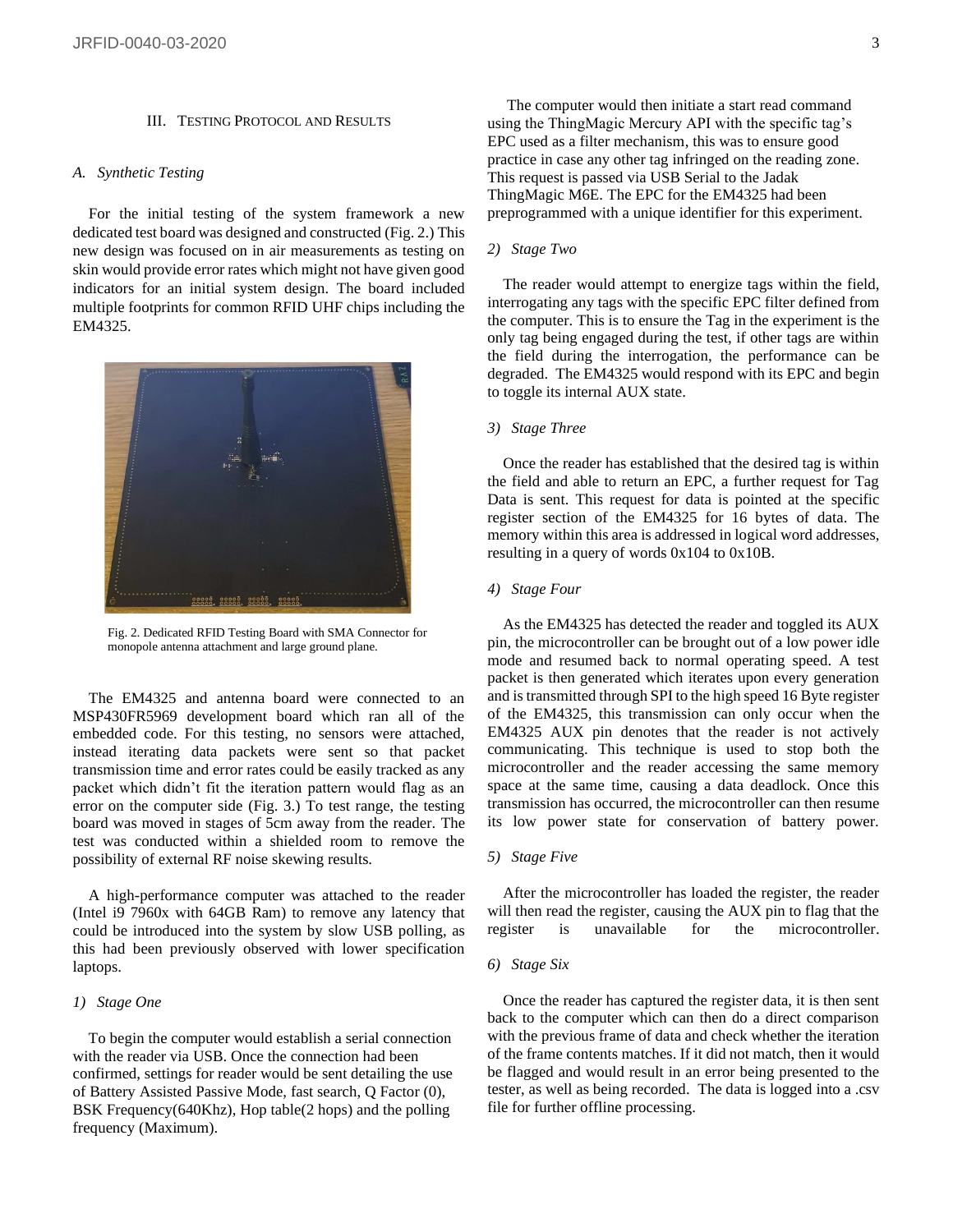

Fig. 3. System State Diagram for a single data transaction

This loop of events would repeat for 3 minutes for differing ranges from the reader and amounts of data read from the frame.

#### *a) Frame Layout and Design*

To send data via the communications line, data needed to be correctly packaged. Within [13] a frame designed for data safety was used (Fig. 4.) (a), as it was only designed to send acceleration data at 60Hz. However, the frame could be reconfigured without certain areas to try and improve performance (b) by only reading 7 Bytes of data.

When analyzing the frame times returned, it can be seen in Fig. 5. that frame times have an average time of roughly 3ms but have constant spikes to 6ms with occasional spikes above 10ms. To mitigate this, double loading of the data from the sensor can be done (c), thus allowing the data to rollover during delayed transmissions (transmissions exceeding 3.5ms).

 When using the technique, the frame time stabilizes (Fig. 6.) and only returns spikes for times when the reader is conforming to the EPC GEN2 standard.

Converting the frame to purely iterating data, analysis could be conducted on maximum synthetic performance in terms of both data rate and read range. To generate performance metrics, the system was polled for 30s 5 times for each range and packet size measurement.



Fig. 4. System Frame Types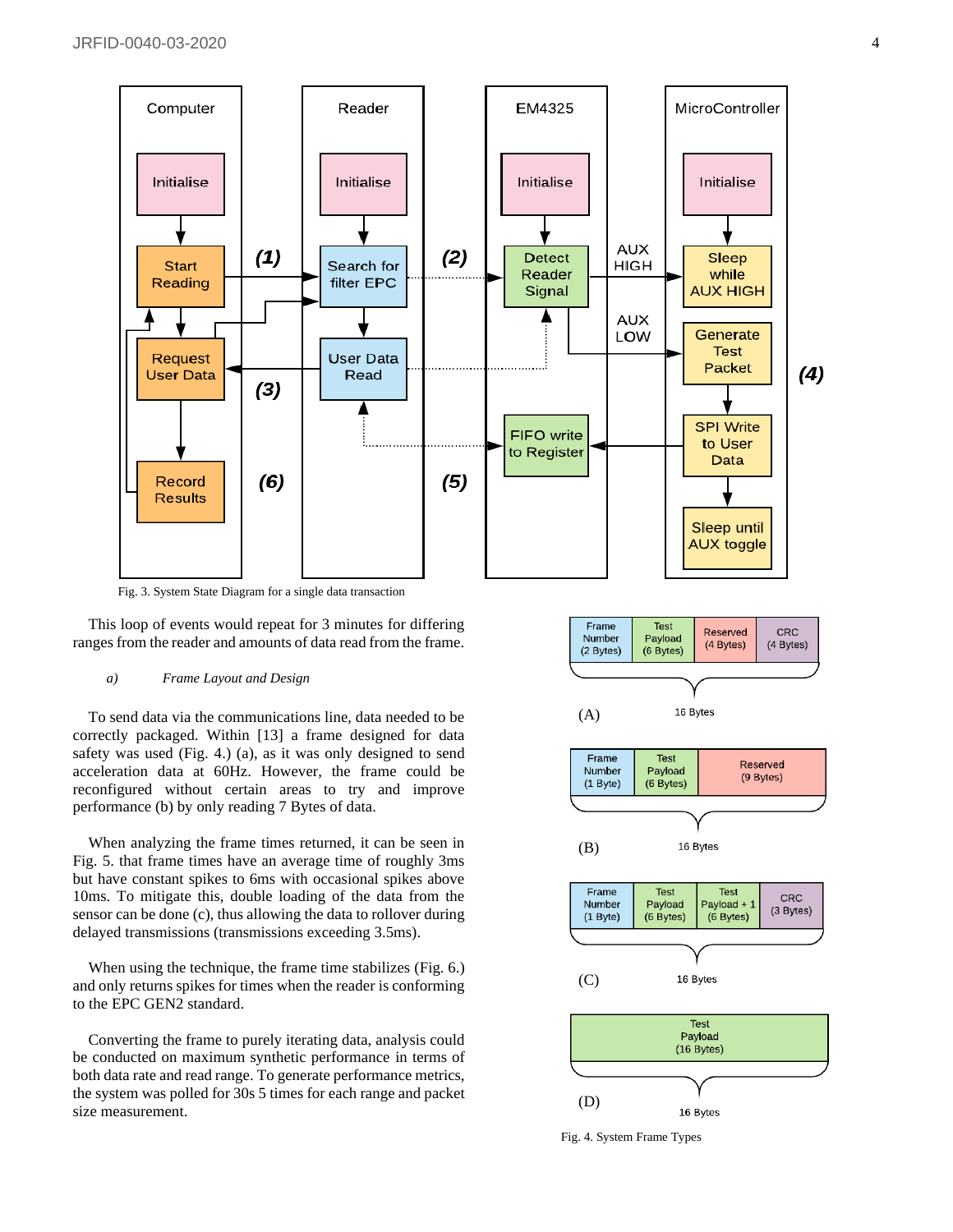

Fig. 5. System Frame Time per transaction



Fig. 6. System Frame Time with packet management per transaction

 Fig. 7. Clearly shows that the performance of the device is providing a steady rate of communication until the testing board is moved to 250 cm away from the reader antenna, whereby the performance indicates that the maximum range has been achieved. The smaller sized packet sizes provide a minor range extension, however they did not provide any viable communication past 265cm. Testing was conducted at 300cm to ensure that a null point was not interfering with the results, but this returned no data transmission from the system. The data integrity rate was observed at 100% until the maximum range of 250cm was reached, beyond that point integrity rapidly decreased.

 Within (Fig. 8). we can see a minor decline in update rate when the range is increased, however a minor spike is seen at the beginning of the measurement, and it is hypothesized that this is due to the reader antenna performing poorly in the near field. It can be argued that the update rate is directly impacted by the packet size by referring to (Fig. 9.) however the difference between smallest and largest sizes results in a drop in frequency of 10% on average. During testing the scheduling system utilizing the auxiliary pin sampling resulted in a 100% data integrity rate.

#### *b) Power Consumption*

The estimated power consumption for the synthetic test system was calculated to be 775.58µW, at 408.2 µA (MCU)  $400\mu$ A) and (EM4325 8.2 $\mu$ A) at an input voltage of 1.9V. It was assumed that there would be some margin of error in these figures along with losses generated in the regulation phase. Using a calibrated power source to provide power to the board, the current draw during constant transmission was observed as 619.4µA at 1.9v thus equaling a power consumption of 1.176mW.



Fig. 7. Update Rate versus Read Range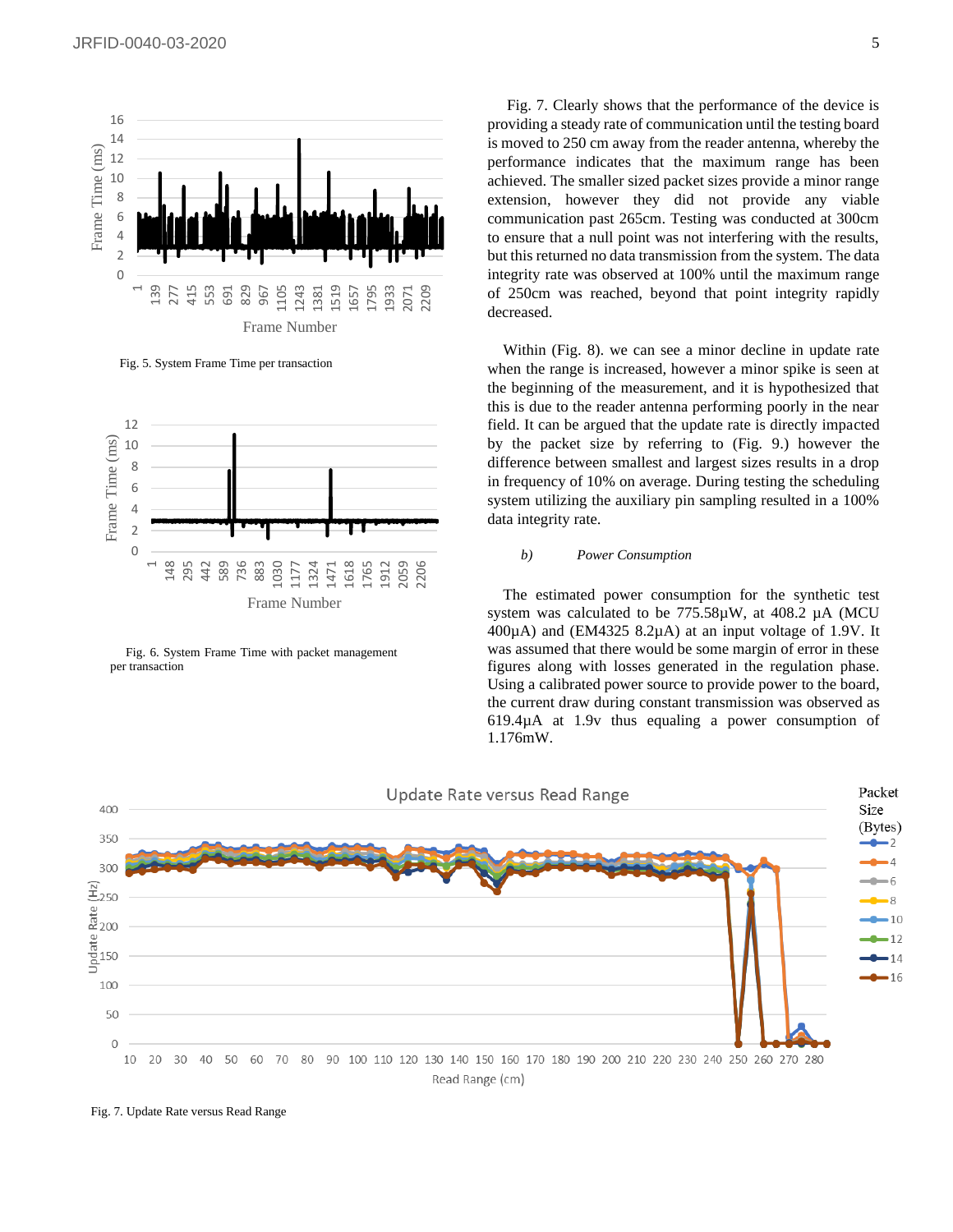

Fig. 8. System Update Rate versus Reader Range



Fig. 9. System Update Rate versus Packet Size

#### *B. Real World Testing*

In order to validate the overall performance and reliability of the system, a gold standard inertial tracking sensor system was used in parallel with the framework proposed. The gold standard chosen was the Xsens MVN [20]. This piece of equipment was chosen because of its common use with the academic community, accuracy and its communication methodology, which did not interfere with the framework under test.

 The devices in use were located on the Right Thigh and Right Shank region. Other locations can be used such as the foot, but for this experiment, only two locations were sampled via the proposed system and the lower body Xsens sensor set was utilized (7 sensors – pelvis and bilateral thigh, shank and feet) to enable comparator sensors for RFID devices placed on the right thigh and shank.

To try to get a reliable correlation between the two systems, the sensor units were placed as close as possible to each other on the body as can be seen in Fig. 11. This allowed for a direct comparison of the data being produced by both sensor units in an offline domain.



Fig. 10. – Acceleration RFID Device



Fig. 11. - Sensor locations for both Xsens (Black and Orange) and RFID units (Green)

To establish a baseline of acceleration performance, five specific movements were chosen:

- KEX Knee Extension
- KFL Knee Flexion
- SLB Single Leg Balance
- STS Sit to Stand
- WSH Weight Shifting

These five early phase knee rehabilitation exercises are included in the Taxonomy for Rehabilitation of knee conditions [21] and are routinely prescribed to those with knee pain or following surgical intentions such as a total knee replacement. Each of the specific actions were repeated 5 times, with 5 repetitions within the action. This resulted in a test data set of 25 unique data samples for each experiment. The experiment was conducted two times, due to requiring both Right Shank and Right Thigh data capture. The UHF RFID reader was placed 1.5 meters from the subject during each test. The range performance of the tag did indicate that more range could be achieved, but a lower value was chosen to ensure the best likelihood of packet integrity. Each of the RFID sensors were attached to plasters using high strength double-sided tape. Both Xsens units were mounted using elasticated straps.

 To provde an assessment, each of the data sets were compared, looking at the specific graphical signatures produced from each repetition. It was observed that the correlation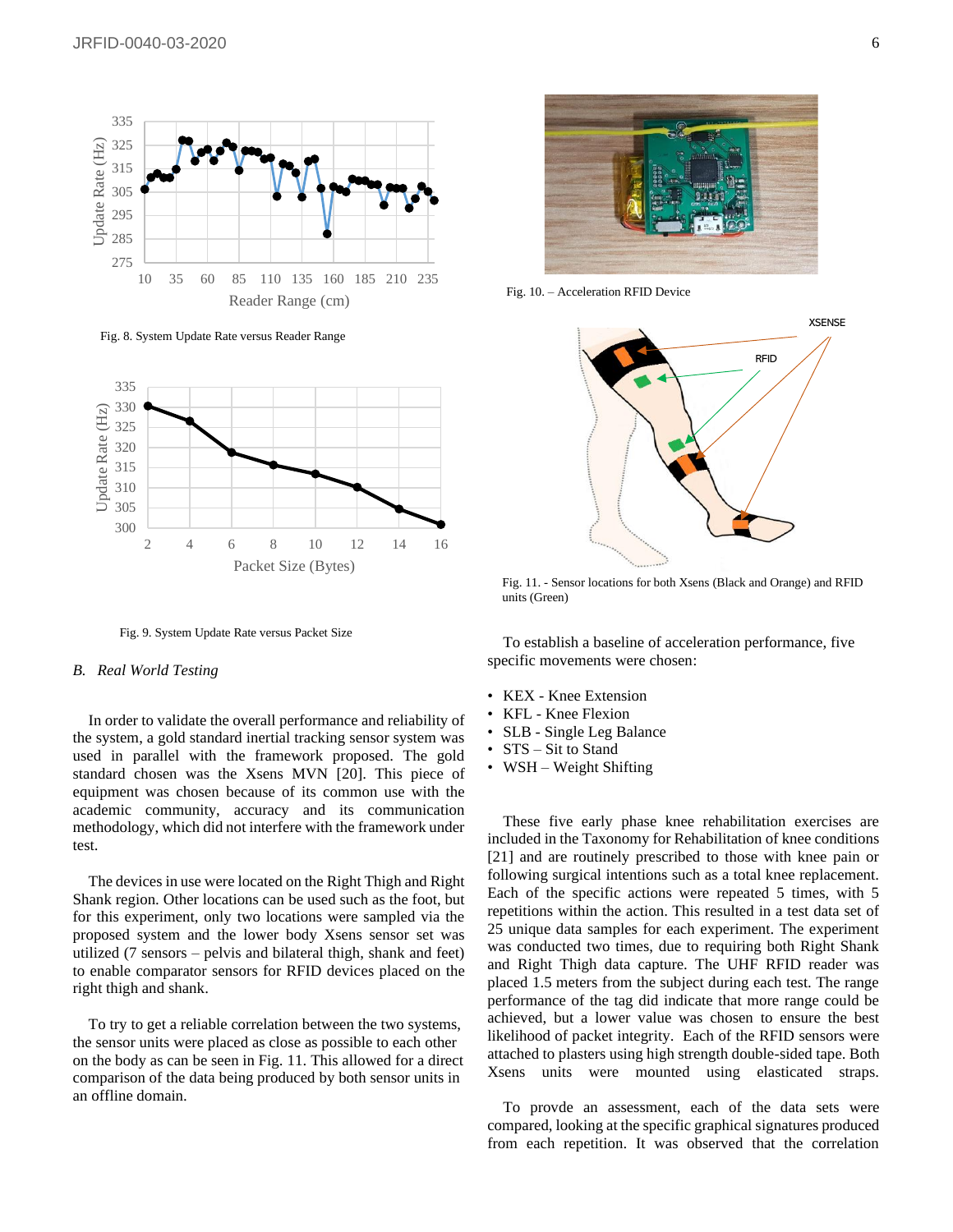between the RFID generated and the Xsens Acceleration Vector data was visually high. Giving a clear indication that specific movements, with different acceleration patterns could be isolated from both the RFID and Xsens data set, as well as having a clear correlation between RFID and the Xsens gold standard data.

It can be seen in (Fig. 12,13,14) that both systems produce a clear oscillation of five repetitions of a Knee Flexion in respect to acceleration, both having significant visual similarities regarding peaks and troughs. The minor differences seen can be attributed to timing inconstancies on the RFID communications side causing a larger state of change. Nevertheless, each of the five repetitions can be clearly identified. The initial Acceleration vector can also be seen to be different on the two devices, this can be attributed to the sensors having slightly different resting orientations.



Fig. 12. – Accelerometer Data X Axis



Fig. 13. - Accelerometer Data Y Axis



Fig. 14. - Accelerometer Data Z Axis

#### IV. DISCUSSION AND CONCLUSION

In conclusion, the paper outlines a methodology for using UHF RFID communications to stream sensor data from an onbody location, at speeds and integrity rates which ensure reliable data analysis can be achieved offline or by supplementary computing power in real-time. The results in both synthetic loading, and real-life scenarios indicated high standards of performance which are comparable to industry standards using more power demanding communication techniques. Furthermore, the paper provides techniques which can be employed into different ultra-low power sensing areas for future development, such as EMG and ECG.

The results clearly show that the viability for this technique to be used to stream localized data within a short range from sensors which do not require high levels of bandwidth, can be achieved. Solutions have been provided to deal with EPC GEN2 issues which have arisen, such as random packet fluctuation and reader power down cycling. These software solutions have enabled 3ms latency of packets and 5KBps data transfers rates to be achieved with no impact on the integrity of the data being sent. The software developed can easily be used in commercial and industrial environments due to its conformance with the EPC GEN 2 specification and use of only 2W ERP from the reader.

The power consumption of the synthetic testing proved to be under the predefined limit of 2mW which shows the promise of the system potentially being able to be migrated to a design which is more passively powered in nature. The difference between the estimated and measured results can be concluded as losses in the power regulation phase, which is an area which will require significant investigation in order to achieve higher efficiency.